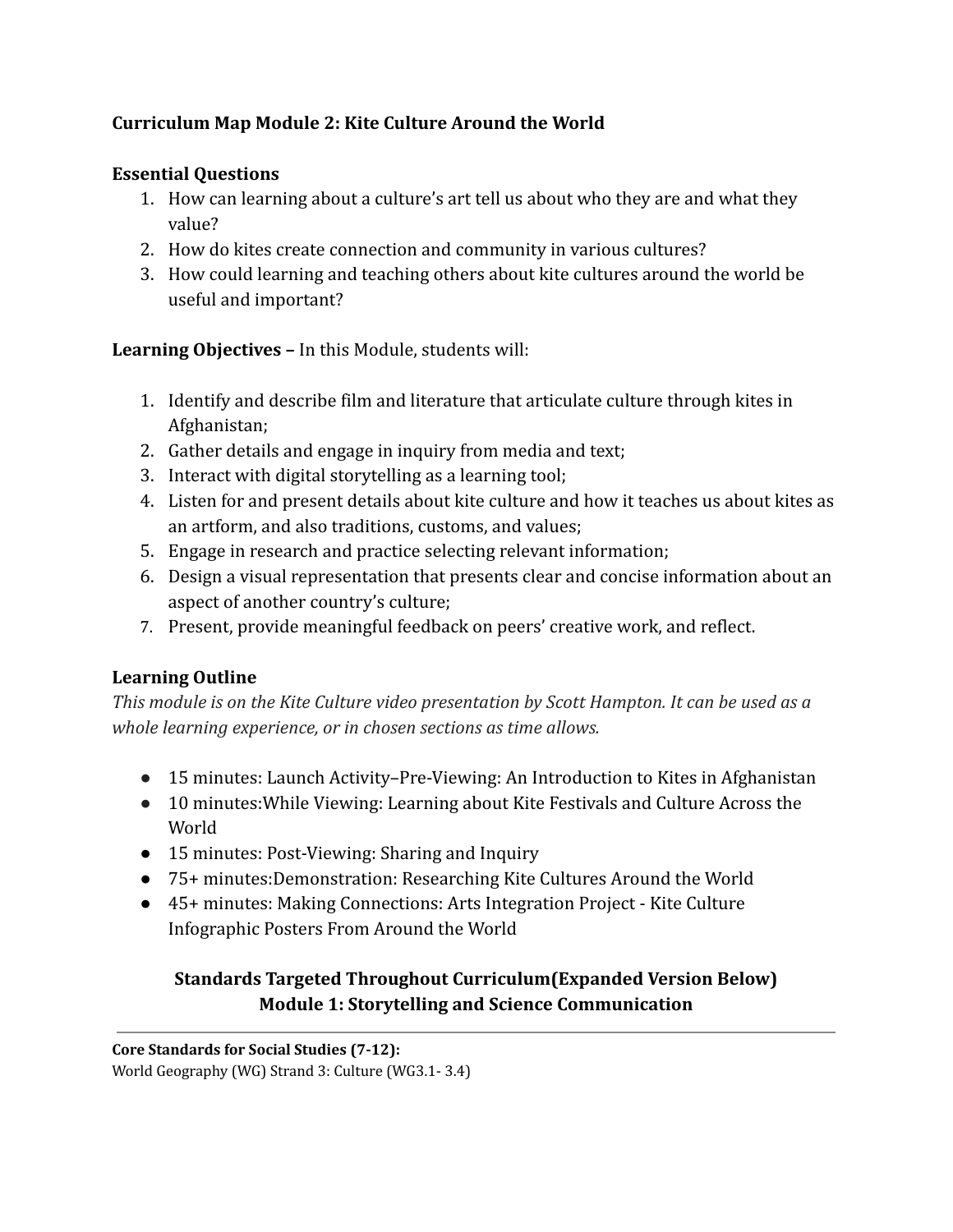## **Core Standards for English Language Arts (7-12):**

Reading Informational Text (RI 7.3-12.3) Writing: (W7.4-12.4; W7.9-12.9) Speaking and Listening: (SL7.1-12.1; SL7.4-12.4; SL7.5-12.5)

### **National Arts Standards (Visual & Media Arts 7-12):**

Creating: Anchor Strands (1-3) Performing, Presenting, Producing: Anchor Strands (4-6) Responding: Anchor Strands (7-9) Connecting: Anchor Strands (10-11)

### **National Film Study Standards (NFSS)**

Standard 5.0 Cross-Curricular Connection

### **AASL National School Library Standards:**

**Shared Foundations Anchors:** Inquire Include Collaborate

## **Standards: Expanded**

### **Core Standards for Social Studies (7-12):**

World Geography Strand 3: Culture (grades 9 & 10)

3.1: Students will identify and describe the essential defining characteristics and functions of culture.

3.2 Students will explain how the physical environment influences and is influenced by culture.

3.3: Students will identify how culture influences sense of place, point of view and perspective, and the relative value placed upon people and places.

3.4: Students will identify the causes, methods, and effects for the diffusion and distribution of cultural characteristics among different places and regions.

## **Core Standards for English Language Arts (7-12):**

Reading: Informational Text (RI):

RI 7.3-12.3: Analyze the interactions between individuals, events, and ideas in a text (e.g., how ideas influence individuals or events, or how individuals influence ideas or events).

#### Writing (W):

W7.4-12.4: Produce clear and coherent writing in which the development, organization, and style are appropriate to task, purpose, and audience.

W7.9-12.9: Draw evidence from literary or informational texts to support analysis, reflection, and research.

## Speaking and Listening (SL):

SL7.1-12.1: Initiate and participate effectively in a range of collaborative discussions (one-to-one, in groups, and teacher-led) with diverse partners, building on others' ideas and expressing their own clearly and persuasively.

SL7.4-12.4: Present information, findings, and supporting evidence, conveying a clear and distinct perspective with well-chosen details, such that listeners can follow the line of reasoning, alternative or opposing perspectives are addressed and the organization, development, substance, and style are appropriate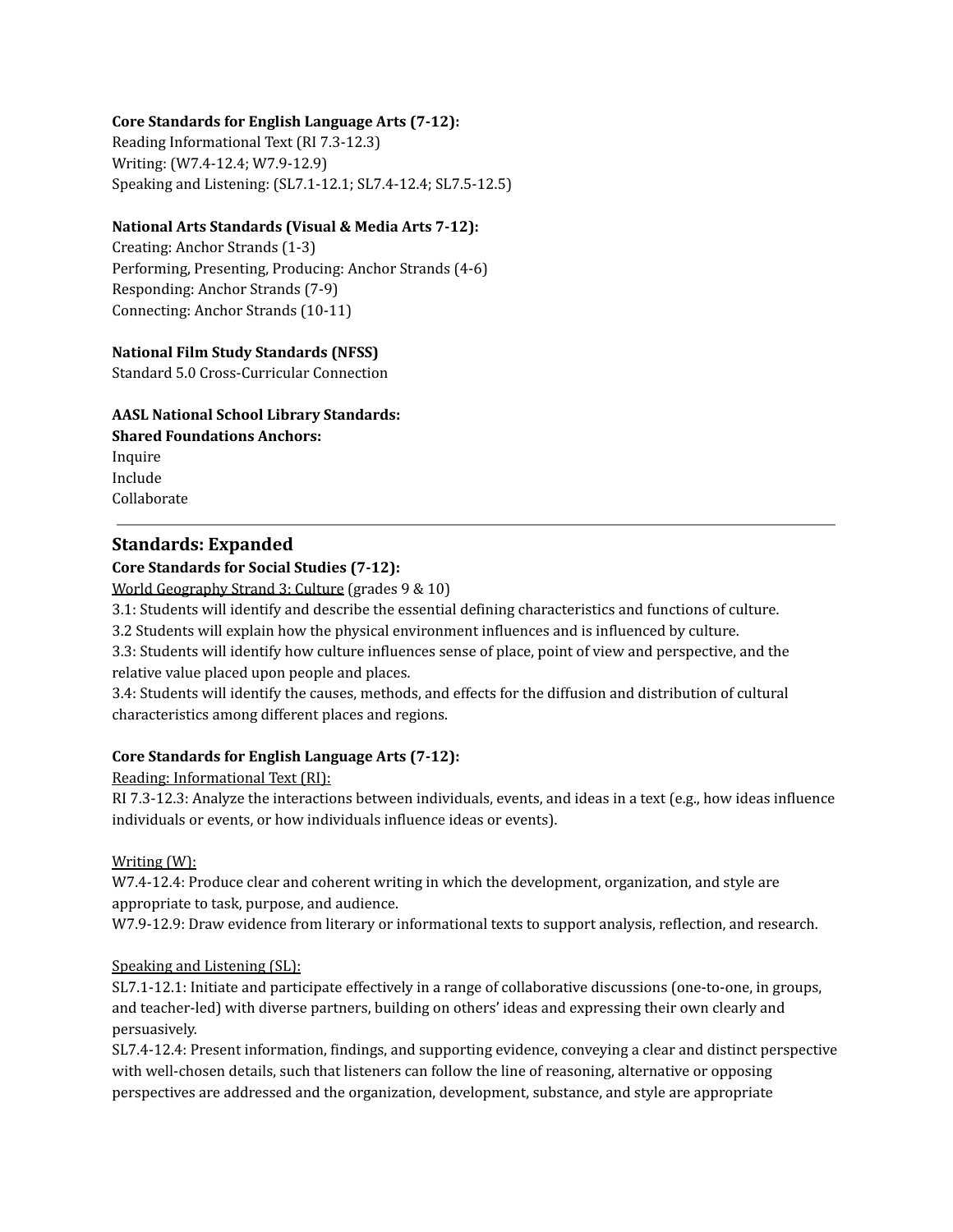(appropriate eye contact, adequate volume, and clear pronunciation) to purpose, audience and a range of formal and informal tasks.

SL7.5-12.5: Integrate multimedia and visual displays into presentations to clarify information, strengthen claims and evidence, and add interest.

### **National Arts Standards (Visual & Media Arts 7-12):**

Creating: (Anchor Strands 1-3) Anchor Strand 1: Generate and conceptualize artistic ideas and work. Anchor Strand 2: Organize and develop artistic ideas and work. Anchor Strand 3: Refine and complete artistic work.

#### Performing, Presenting, Producing: Anchor Strands (4-6)

Anchor Strand 4: Select, analyze and interpret artistic work for presentation. Anchor Strand 5: Develop and refine artistic techniques and work for presentation. Anchor Strand 6: Convey meaning through the presentation of artistic work.

#### Responding: Anchor Strands (7-9)

Anchor Strand 7: Perceive and analyze artistic work. Anchor Strand 8: Interpret intent and meaning in artistic work. Anchor Strand 9: Apply criteria to evaluate artistic work.

#### Connecting: Anchor Strands (10-11)

Anchor Strand 10: Synthesize and relate knowledge and personal experiences to make art. Anchor Strand 11: Relate artistic ideas and works with societal, cultural and historical context to deepen understanding.

# **AASL National School Library Standards Shared Foundations Anchors:**

INQUIRE

Display curiosity and initiative by: Formulating questions about a personal interest or a curricular topic; Recalling prior and background knowledge as context for new meaning. Engage with new knowledge by following a process that includes: Using evidence to investigate questions; Devising and implementing a plan to fill knowledge gaps; Generating products that illustrate learning.

Adapt, communicate, and exchange learning products with others in a cycle that includes: Interacting with content presented by others; Providing constructive feedback; Acting on feedback to improve; Sharing products with an authentic audience.

Participate in an ongoing inquiry-based process by: Continually seeking knowledge; Engaging in sustained inquiry; Enacting new understanding through real-world connections; Using reflection to guide informed decisions.

INCLUDE

Contribute a balanced perspective when participating in a learning community by: Articulating an awareness of the contributions of a range of learners; Adopting a discerning stance toward points of view and opinions; expressed in information resources and learning products; Describing their understanding of cultural relevancy and placement within the global learning community.